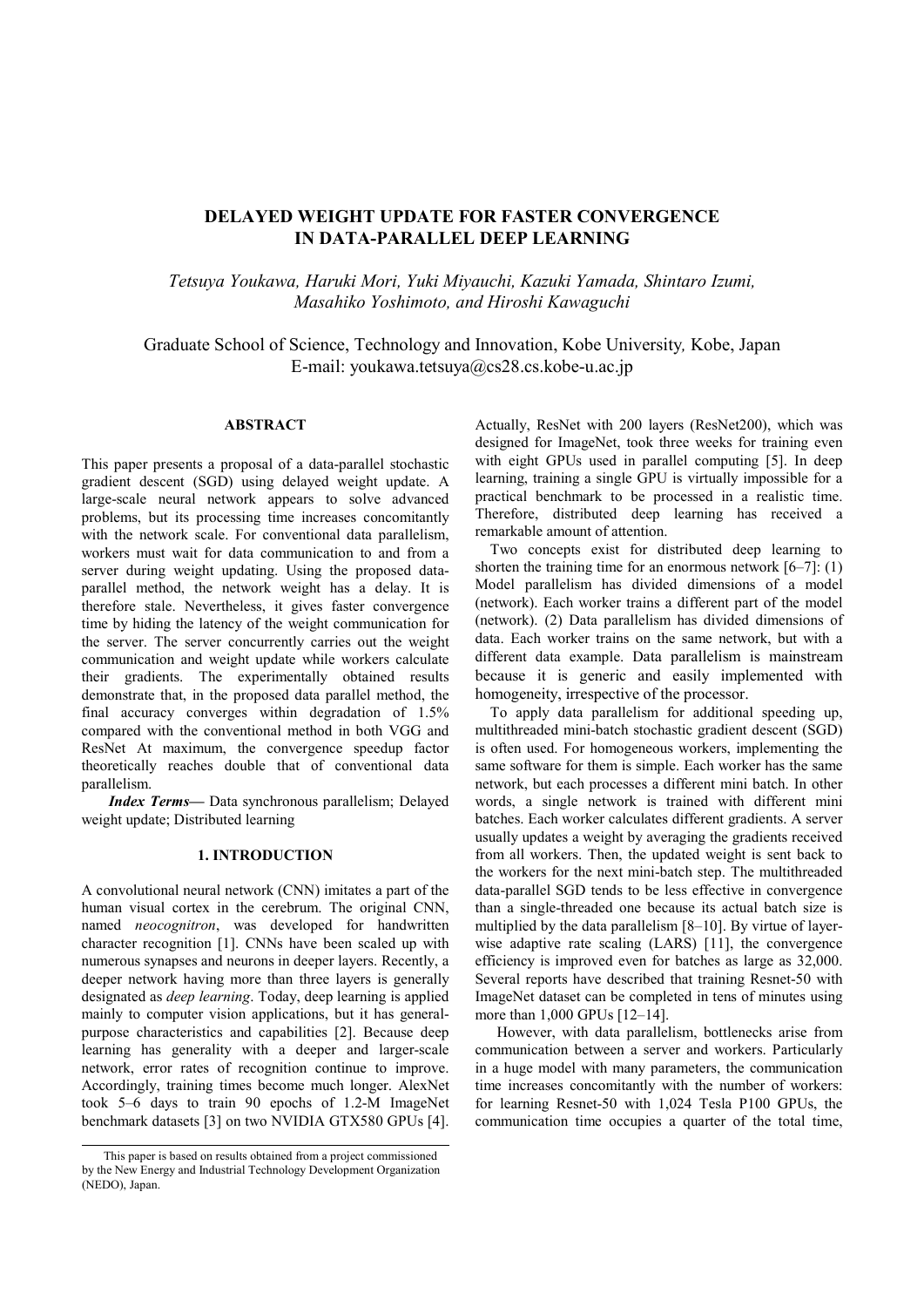although parameter communication is optimized to half accuracy [14]. Communication time will be even greater for huge models expected in future applications. In this paper, we propose delayed update in synchronous data parallelism by which all workers calculate gradients using weights delayed by one step. Techniques for updating with old gradients have already been discussed [15-16]. The proposed method allows each worker to communicate new gradients while one is calculating with only one older weights. In addition, this paper explains the speed multiplication factor using this method.

This paper is organized as follows: Section 2 presents a data-parallel SGD using delayed weight update. The experimentally obtained results, including convergence time performance, are explained in Section 3. The last section presents discussion of the proposed method and related issues.

# 2. DATA PARALLELISM WITH DELAYED WEIGHT UPDATE

Fig. 1 presents a conceptual diagram of data parallelism. After a batch of data (a mini-batch) is given to each worker, every worker calculates its gradient  $(dW_1, dW_2, ...)$  in the order of forward propagation, loss calculation, and back propagation. The server collects the gradients from the workers and then distributes an updated weight  $(W)$  back to the workers after averaging the gradients. The gradients and the weight have the same data size, which increases with the network size; the server collects the gradients of 243  $\times$  n MB (where  $n$  is the number of workers) in the VGG-F network [17] with the ImageNet benchmark dataset [3]. Then the server calculates the averaged weight from the gradients and broadcasts the updated weight of 243 MB to the workers.

The processing time for the gradient collection, weight update, and weight distribution is regarded as a latency until the next gradient calculation for the workers. It is overhead time in the conventional synchronous data parallelism. This latency increases with increasing parameter size. Especially in a huge model, this latency hinders the scaling up of parallelization. The proposed method hides the latency using a stale (= delayed) gradient. Therefore, the proposed delayed update makes it possible for workers to perform instantaneous processes. Fig. 2 presents timing diagrams of the conventional synchronous data parallelism and the proposed method with the delayed update.

In conventional data parallelism,  $T_W$  and  $T_S$  are given respectively as a calculation time for workers and a processing time for the server. In  $T_W$ , each worker calculates its own gradient,  $dW^{(t)}$  for the present batch step, t, with the updated weight,  $W^{(t)}$ . Then in  $T_S$ , the server collects the gradients, by which the weight is updated. The new weight,

 $W^{(t+1)}$ , is distributed back to the workers. In other words,  $W^{(t+1)}$  is updated by the very new  $dW^{(t)}$ , yet there must exist a latency between the gradient and the weight. Workers and the server, with the proposed data parallelism with the delayed update, carry out their tasks concurrently without latency. The updated weight is  $dW^{(t)}$  as in the conventional method, but it is for  $W^{(t+2)}$ , not for the very next. Concurrency exists with no latency, but with a delay in batch steps. Therefore, we designate the proposed method as "delayed update." The proposed method is not a naive SGD algorithm. We must verify its accuracy, as explained below.



Fig. 1. Conceptual diagram of data parallelism for distributed deep learning (two workers shown for simplicity).



Fig. 2. Timing diagrams of (a) conventional SGD data parallelism and (b) proposed SGD data parallelism with delayed update.

## 3. EXPERIMENT RESULTS

### 3.1 Acceleration Ratio: Rws

The convergence time of the proposed method depends not only on its accuracy, but also on the computing system. The conventional data parallelism takes  $T_W$  for a worker to calculate a gradient in a batch. It takes  $T<sub>S</sub>$  for the server to process a new updated weight.  $T_W + T_S$  is the time for one iteration. In the proposed method, the iteration time is the longer one of  $T_W$  and  $T_S$ . For the proposed method, we define acceleration ratio  $R_{WS}$  as

$$
R_{WS} = (T_W + T_S) / \max(T_W, T_S).
$$
 (1)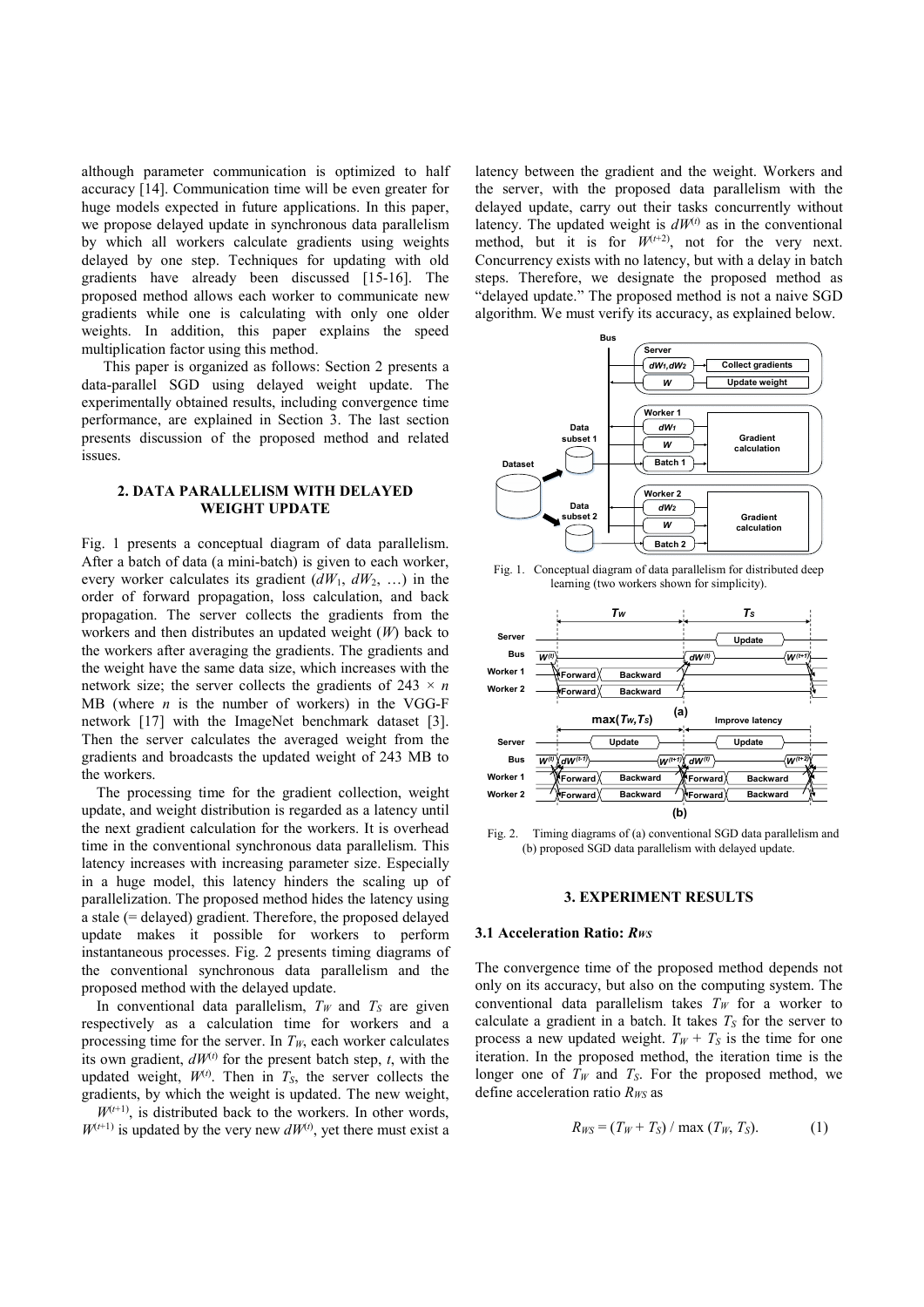Actually,  $R_{WS}$  becomes 2 at maximum when  $T_W = T_S$ , although  $R_{WS}$  strongly affects the final convergence speedup. In our experimental environment (Core i7-6700K, NVidia GeForce GTX 1080, Cuda 9.0, CuDNN 6.1, Matlab 2017a, and MatConvNet [18]), we verified VGG-F [17] and ResNet50 [5]. Our mechanical system contains a single GPU. In order to evaluate data parallelism, parallelization is virtually implemented by updating the weight with the accumulated gradient. Fig. 3 shows the gradient calculation times (GCTs) and the weight update time (UTs) achieved after doubling the batch size from one to 128. A GCT is  $T_w$ ; the sum of a UT and a communication time is  $T_S$ . The GCT increases with the batch size. In VGG-F, the GCT becomes almost equal to the UT at a batch size of 16;  $T_s$  becomes a bottleneck for batches smaller than 16. TABLE I presents the normalized GCT per image for batch sizes. The experimental environment appears to be well optimized when the batch size is 16–128 in VGG-F.

Communication time is particularly determined by the data size of a weight. VGG-F with three fully connected layers requires as much as 243 MB of weight memory. ResNet50 has 100-MB weight memory. For this reason, the amount of data communication between the server and the worker is important for  $T<sub>S</sub>$ . Fig. 4 depicts the measured time for transferring gradients and the update weight. The communication time increases with the number of threads. From these setup data, Fig. 5 is obtained. In VGG-F,  $R_{WS}$ tends to be a small value because the communication time is dominant over others.  $R_{WS}$  can be improved using a wider bus interface. In ResNet50,  $R_{WS}$  approaches a better value as the number of threads is increased because the GCT is much larger than the sum of the communication time and the UT.  $R_{WS}$  reaches 1.92 when the number of threads is eight and the batch size is 16.



Fig. 3. Measured gradient calculation times (GCTs) and weight update times (UTs) in VGG-F and ResNet50.

TABLE I Gradient calculation time (GCT) per image

| Calculation | <b>Batch size</b> |       |       |      |      |      |      |      |
|-------------|-------------------|-------|-------|------|------|------|------|------|
| time (ms)   |                   |       |       |      | 16   | 32   | 64   | 128  |
| VGG-F       | 12.2              | 6.24  | 3.84  | 2.65 | 2.06 |      | .63  | 1.62 |
| ResNet-50   | 98.4              | 104.5 | 108.8 | 58.1 | 30.6 | 18.8 | 16.4 | 7.9  |



Fig. 4. Measured communication times for sending and receiving data to/from the GPU, and their sums.



#### 3.2 Convergence Speedup

## 3.2.1. Results obtained using the VGG model

Batch size epoch and the 30-th epoch. The optimization method is the Using gradient calculation times SCFI and the united verigin that see small value because the communication time is controlled by the annual value because the communication time is controlled by the small value because th The proposed data parallelism with the delayed update does not strictly carry out the naive SGD because the gradient is calculated using the one-step delayed weight. To verify the accuracy and convergence time, we first set optimal hyperparameters. In data parallelism, the batch size and the learning rate are important and closely related hyperparameters. The actual batch size is proportional to the number of threads. According to the linear scaling rule [6], the learning rate must be increased in proportion to the batch size. Therefore, we set the respective learning rates as 0.001  $\times$  th (where th is the number of threads and the batch size is 16). This learning rate is multiplied by 1/10 at the 20-th momentum SGD. The moment is 0.9. The weight decay is 0.0001. Batch normalization [19] is adopted for convolutional layers and fully connected layers, except the final layer. After implementing the proposed data parallelism with the delayed update, we observed its convergence time. Fig. 6 shows a convergence comparison from learning 40 epochs in training a subset of 50,000 images in the ImageNet benchmark dataset [3] (50 images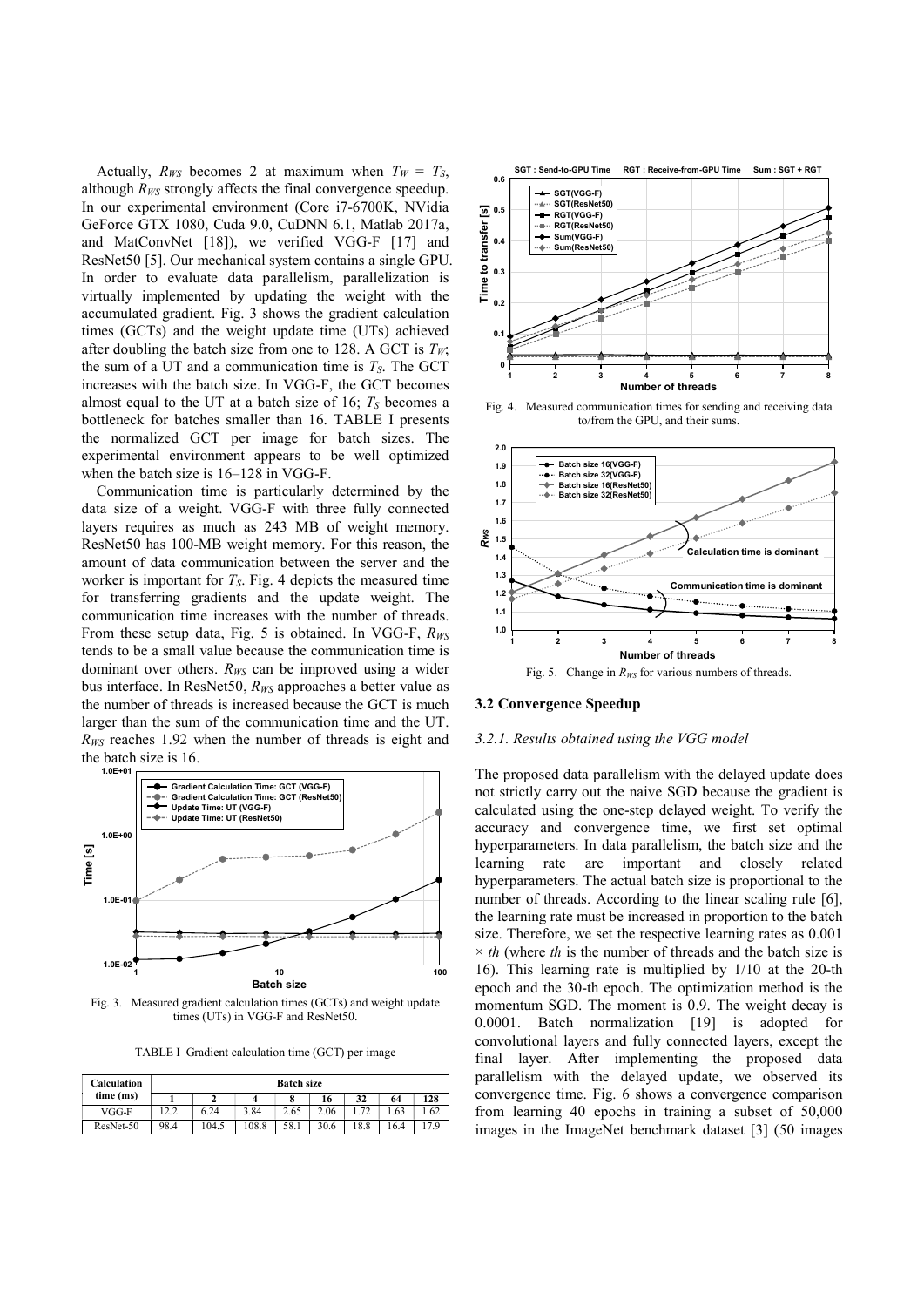selected randomly from each category). Table II shows the final accuracy obtained under each condition. In the same th, the final accuracy difference between the conventional method and the proposed method is up to 1.5%. When  $th = 8$ , the proposed method shows slower convergence in the early epochs. In the latter part, however, it converges just as well as other condition of proposed method. It is noteworthy that the proposed method has a speedup factor:  $R_{WS}$  The proposed data parallel method can learn faster. sed method is up to 1.5%. When  $th = 8$ ,<br>shows slower convergence in the early<br>shows slower convergence in the early<br>art, however, it converges just as well<br>proposed method. It is noteworthy that<br>d has a speedup factor:  $R_{$ 



Fig. 6. Convergence comparison of VGG-F between conventional data parallelism and the proposed data parallelism when  $R_{WS}$  is 2.

TABLE II Final accuracy of the VGG-F network [%]

| Condition | <b>Number of threads</b> |      |      |  |  |  |
|-----------|--------------------------|------|------|--|--|--|
|           |                          |      |      |  |  |  |
| Conv.     | 417                      | 41.6 | 41 J |  |  |  |
| Prop.     |                          | 41.0 |      |  |  |  |

#### 3.2.2. Results obtained using ResNet

Because of GPU memory constraints, we implemented our proposed method using the ResNet-18 model instead of Resnet-50 and then compared the results with those obtained using the conventional method. As with the experiment of the VGG model described above, the optimizer is Momentum SGD. The learning rate is  $0.025 \times th$ ; it is multiplied by 1/10 at every 30 epochs. The moment is 0.9. The weight decay is 0.0001. Batch normalization is adopted for each convolution layer. The batch size is 16. Fig. 7 shows a convergence comparison between the conventional method and the proposed from learning 70 epochs. Furthermore, Table III shows the final accuracy under the different th conditions. Similarly to the VGG-F network, the learning curves converge on all conditions; the accuracy deterioration is 1.4% at most. These results from the VGG model and the ResNet prove that the proposed data parallelism can boost the learning speed irrespective of the models. Particularly, ResNet has fewer parameters than the VGG model because of the less fully-connected layer. Therefore, ResNet is a suitable model for data parallelism. This result is important for evaluating the proposed method.



Fig. 7. Convergence comparison of ResNet-18 between conventional data parallelism and the proposed data parallelism when  $R_{WS}$  is 2.

TABLE III Final accuracy of the ResNet-18 network [%]

| Condition | <b>Number of threads</b> |      |      |  |  |  |
|-----------|--------------------------|------|------|--|--|--|
|           |                          |      |      |  |  |  |
| Conv.     | 55.4                     | 50.6 | 50.5 |  |  |  |
| Prop.     |                          | 52.6 |      |  |  |  |

#### 4. CONCLUSION AND DISCUSSION

The experiment results demonstrate that applying the delayed data parallelism to a general deep learning model improves the convergence speed, although it degrades the accuracy slightly. The proposed method shows great effectiveness when communication costs increase with the model size and the number of parallel workers. In a huge distributed deep learning system including more than 1000 GPUs, the proposed method is expected to be very effective because the communication costs are high. Moreover, the proposed method is useful for low-cost distributed systems with inexpensive communication interfaces.

Furthermore, to generalize the proposed method, we must eliminate accuracy deterioration. Deep learning accuracy is often dependent on a set of hyperparameters and a type of optimization method; they should be optimized through further experimentation. In this paper, the degree of parallelism is up to eight  $(th = 8)$ . Algorithms such as LARS [11] and Warmup [12], which suppress accuracy degradation even when the actual batch is very large, might be countermeasures.

In the proposed method, speed up is difficult if either  $T<sub>S</sub>$ or  $T_W$  dominates the time. When  $T_S$  is dominant, the introduction of a high-bandwidth communication interface increases  $R_{WS}$ . When  $T_W$  is dominant, introduction of a highperformance processor is a solution. Alternatively, reducing the parameter size or communicating half-precision gradients is expected to be another solution. To balance  $T<sub>S</sub>$ and  $T_W$ , optimizing hardware for processors, memory, and communication interfaces is necessary in practical cases. If  $T<sub>S</sub>$  and  $T<sub>W</sub>$  are balanced, then the proposed method will help speed up data parallelism.